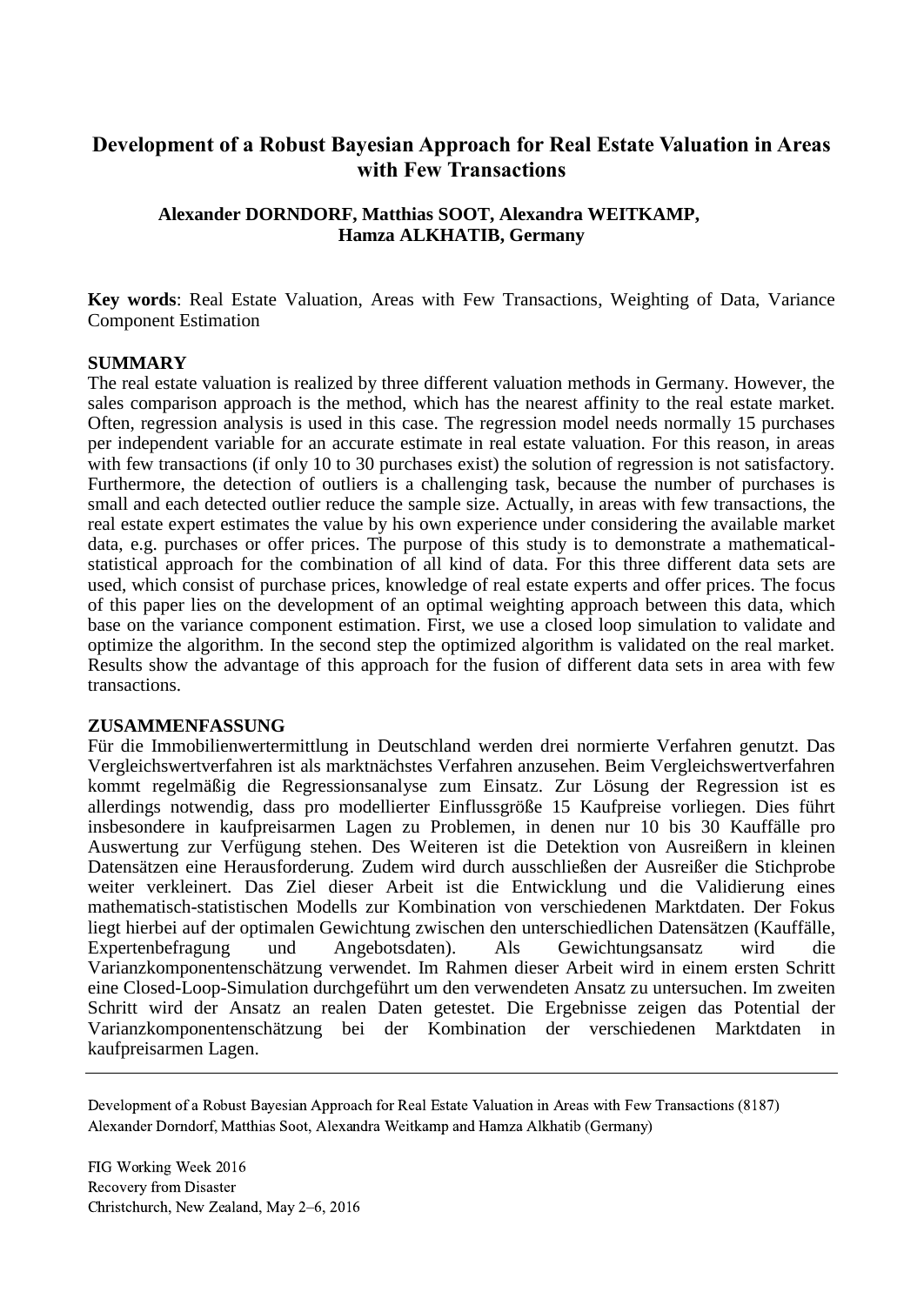# **Urban Land Readjustment After Disaster and Other Depression**

# **Johan GROOT NIBBELINK, Peter DE WOLF, The Netherlands**

# **1. MOTIVATION**

The reliable determination of property values is stringently necessary for different purposes e.g. for mortgage lending valuation. Wrong assessment of real estate markets, caused by missing market transparency can lead to serious consequences as could be seen in subprime crisis in 2008. High quality market information are required to determine certain results in real estate valuation. However, this determination requires an appropriate number of market data; that can be a challenging task in regions with few transactions.

The aim is to use a comparison approach with a multiple linear regression. For an accurate estimate of the regression coefficients, the regression model normally needs 15 purchases per independent variable (Ziegenbein 2010, Kleiber et al. 2014), but in areas with few transactions only few prices are available. Hence, it is challenging to provide an accurate estimation. In addition the detecting outliers in areas with few transactions leads again to reduce the sample size, and that tends to result in statistically unsolvable estimation task

Recently, property appraisers use their market expertise to determine market values in regions with few transactions. The few purchases are often not used methodically. Reuter (2006) adapted a Delphi method for his intersubjective price comparison by using the knowledge of appraisers to derive the market value. First approaches, which combine this experts' knowledge and transactions by means of Bayesian multiple regression approach, are derived by Weitkamp & Alkhatib (2012a) and Alkhatib & Weitkamp (2012). Alkhatib & Weitkamp (2013) and Weitkamp & Alkhatib (2014) suggested a robust estimate of the Bayesian regression model to deals with the problems caused by outliers. They replaced the well known normal distribution of the likelihood data by a studentdistribution which allows to keep outliers in the estimation but to down weight their influence on the estimates. They only used in their approach one prior information in form of experts' survey.

Additional data and prior information are necessary to derive an accurate estimate of the real estate market. Usable market data and the acquisition of such data are discussed in Soot et al. (2016). This study uses three different data sets of one and two-family houses, which consists of purchase prices, knowledge of real estate experts and offer prices.

In this paper, we present a new approach to combine these different heterogeneous data in the context of the regression analysis. In addition to the usual estimates, the regression coefficients and their estimated uncertainties, we also estimate optimal weight factors of the different used data by means of variance component estimate (VCE).

In Section [2](#page-2-0) the mathematical basics of the used approach is presented. First investigations on robust estimate of the regression analysis in real estate valuation context are discussed in Section [2.3.](#page-3-0) In Section [3,](#page-4-0) the developed method is shown. The used data sets and their quality are presented in Section [4.](#page-6-0) After this, the approach is validated with a closed loop simulation (Section [5.1\)](#page-8-0) as well as real data sets (Section [5.2\)](#page-10-0). Finally, the results are discussed in Section [6.](#page-11-0)

Development of a Robust Bayesian Approach for Real Estate Valuation in Areas with Few Transactions (8187) Alexander Dorndorf, Matthias Soot, Alexandra Weitkamp and Hamza Alkhatib (Germany)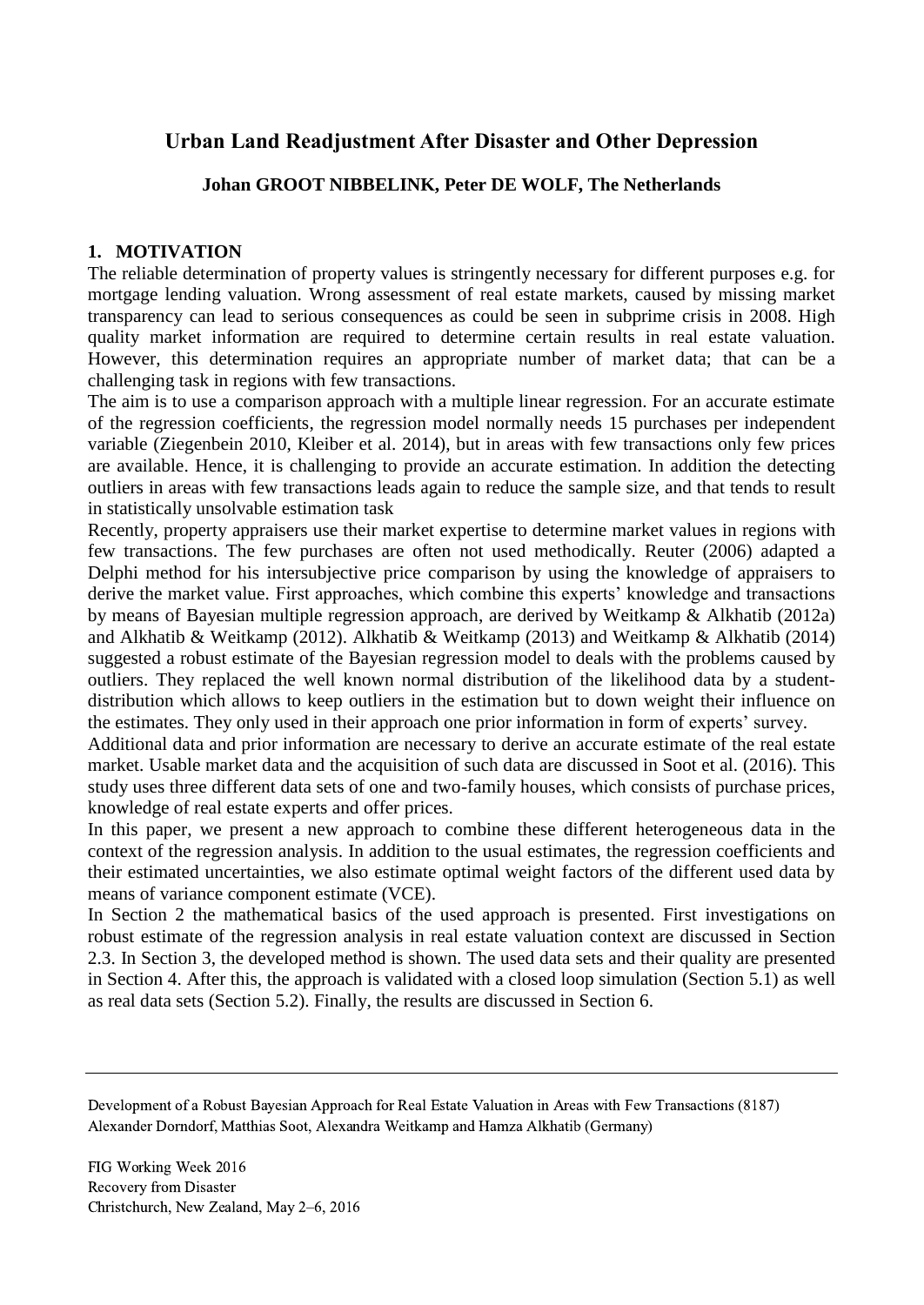### <span id="page-2-0"></span>**2. MATHEMATICAL BASICS**

### **2.1 Classical Multiple Linear Regression in Real Estate Valuation**

Since decades, the multiple linear regression is used in the sales comparison approach (Ziegenbein 1977, Pelzer 1978). In this model, the input quantities of a real estate (e.g. area of lot or standard land value) explain the purchase price. The functional model follows:

$$
\mathbf{y} = \boldsymbol{\beta}_0 + x_1 \boldsymbol{\beta}_1 + \dots + x_i \boldsymbol{\beta}_i + \boldsymbol{\varepsilon} \,, \quad \boldsymbol{i} = 1, \dots, \boldsymbol{u} \,, \quad \boldsymbol{\varepsilon} \sim N(\mathbf{0}, \sigma^2) \tag{Eq. 1}
$$

The dependent variable *y* (in our case: standardized purchase prices) is explained by a linear combinations of the independent variables  $x_1, ..., x_u$  and the unknown regression coefficients  $\beta_0, \ldots, \beta_n$ . These unknown regression coefficients are usually estimated by means of the method of least squares (Fahrmeir et al. 2009, Koch 1997). Due to the remaining disturbances between model and reality, the residuals  $\varepsilon$  arise as measure of the not explainable spread. They have to obey the normal distribution with the mean value 0 and the variance  $\sigma^2$ . Further discussion of regression analysis can be found in, e.g., Fahrmeir et al. 2009, Urban & Mayerl 2011.

### **2.2 Bayesian Approach for Regression Analysis**

In areas with few transactions only an insufficient number of purchases for regression analysis is available. For this reason, a statistical estimation requires additional data, e.g. knowledge of real estate experts. A mathematical approach for the combination of purchases with prior information is the Bayes' theorem.

$$
P(\overline{\beta}|y) \propto P(\underline{\beta}) \cdot P(y|\beta) \qquad \qquad \text{Eq. 2}
$$

In this equation  $P(\overline{\beta}|y)$  is the posterior density.  $P(\beta)$  is called prior density and the term  $P(y|\beta)$ is denoted as likelihood function. The likelihood function represents the information of the purchases. All additional market information are expressed and modeled in the prior density. The posterior density contains the result of regression coefficient by given data *y*. Detailed information about the Bayesian inference can be found in, e.g., Koch 2007, Kacker & Jones 2003.

In the case of conjugate prior, the Bayes' theorem is analytically solvable. The difference between classical regression analysis and Bayesian estimation is shown in [Table 1.](#page-2-1)

<span id="page-2-1"></span>Table 1: Comparison between Classical and Bayesian Estimation of regression coefficients and cofactor matrix.

<span id="page-2-2"></span>

| <b>Classical Regression Analysis</b>   |              | <b>Bayesian Parameter Estimation</b>                                                            |       |
|----------------------------------------|--------------|-------------------------------------------------------------------------------------------------|-------|
| $\widehat{\beta} = (X^T X)^{-1} X^T y$ |              | Eq. 3 $\overline{\beta} = (X^T X + \underline{V}^{-1})^{-1} (X^T y + \underline{V}^{-1} \beta)$ | Eq. 4 |
| $\hat{V} = Q_{BB} = (X^T X)^{-1}$      | Eq. $5 \mid$ | $\overline{V} = (X^T X + V^{-1})^{-1}$                                                          | Eq. 6 |

The classical regression analysis and likelihood function consist of the purchases with the variables *y* and *X*. In [Eq. 3,](#page-2-2) the parameter  $\hat{\beta}$  is the result of the classical regression analysis. The difference between the classical regression and Bayesian estimation is the prior information, which is represented by the variables  $\underline{V}$  and  $\beta$ . Here, the underlined variables represent the prior information

Development of a Robust Bayesian Approach for Real Estate Valuation in Areas with Few Transactions (8187) Alexander Dorndorf, Matthias Soot, Alexandra Weitkamp and Hamza Alkhatib (Germany)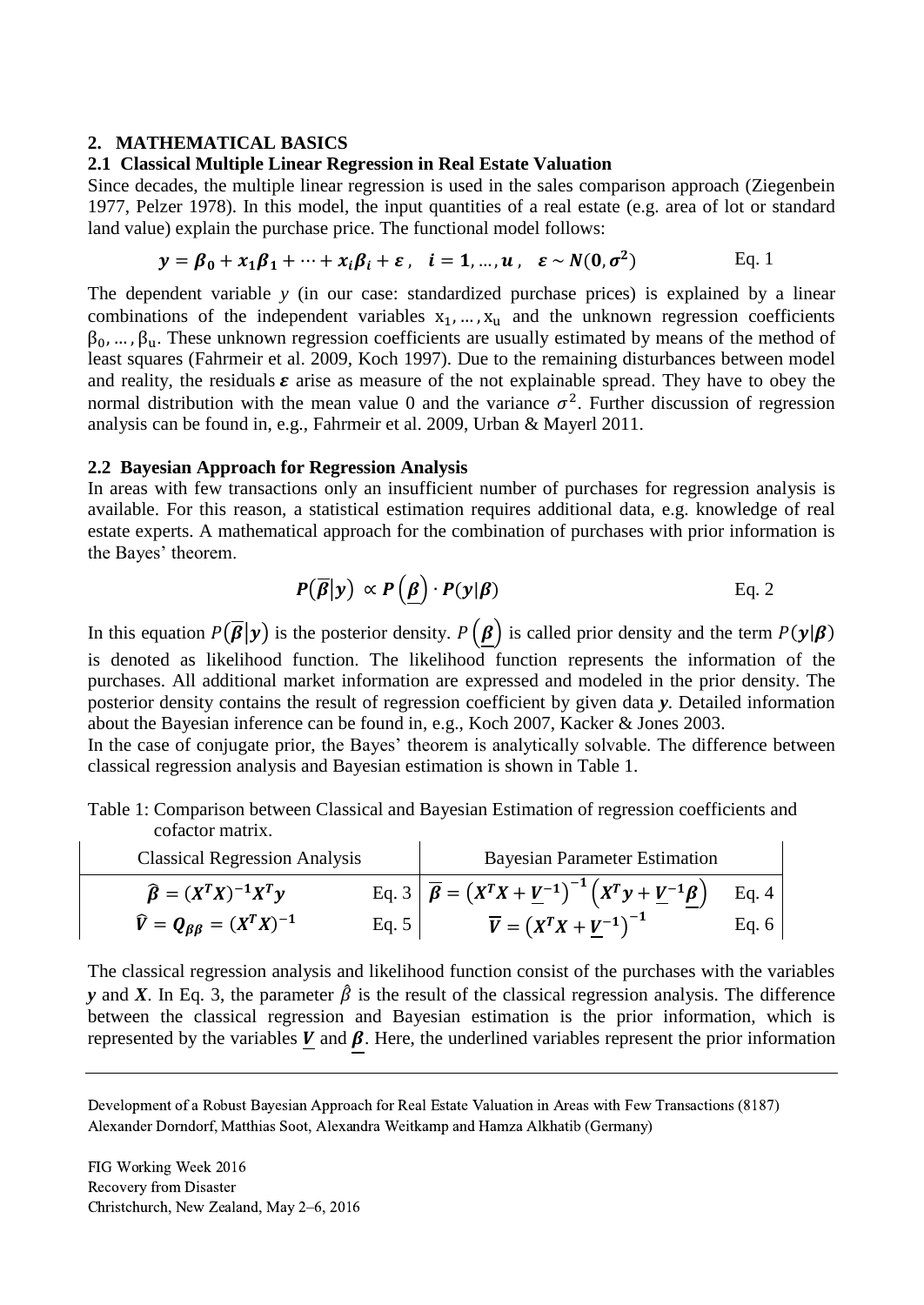and the over lined variables stand for the posterior estimates. Experts' knowledge and offer prices are used as prior information in this study. A detailed description of the model and information about the data can be found in Section 4. The variable  $\beta$  is the prior knowledge of the regression

coefficient and V is the appendant cofactor matrix. In Eq. 4 the variable  $\vec{\beta}$  is the posterior regression coefficient of the Bayesian estimation. A detailed discussion about conjugate prior and analytical solution of Bayes' theorem can be found in Koch (2007). Practical applications of the Bayesian regression for real estate data are demonstrated in Alkhatib & Weitkamp (2012), Weitkamp & Alkhatib (2012a), Weitkamp & Alkhatib (2012b).

### <span id="page-3-0"></span>**2.3 Robust Estimation**

The purchases often contain outliers. This is caused by the imperfect market and missing information about the origin of the purchase price. For the regression analysis, the outliers should be eliminated, otherwise the estimation is biased. In areas with few transactions the detection of outliers is a challenging task, because the number of purchases is small and each detected outlier reduces the sample size. Methods of robust parameter estimation are insensitive to outliers in the dependent variable. A variety of robust methods for the classical regression, as, e.g., M-estimators, L-estimators or R-estimator (Hartung et al. 2009), have been developed in the recent years. All methods introduce a weight matrix  $\Omega$  in the stochastic model. This matrix considers outliers with smaller weights as correct observations. In Eq. 3 and Eq. 4 an identity matrix  $\Omega = I$ , which indicate equal weights for all purchases, is used, therefore the weight matrix can be neglected. For the Bayesian estimation with weight matrix follows:

$$
\overline{\beta} = (X^T \Omega X + \underline{V}^{-1})^{-1} (X^T \Omega y + \underline{V}^{-1} \underline{\beta})
$$
 Eq. 7

In case of the Bayesian estimation, the robust methods for regression estimation cannot be adopted easily without modifying the proposed likelihood density. For this reason, the robustness has to be implement by means of assuming other distributions for the dependent variable and possibly for the prior distributions. Alkhatib & Weitkamp (2013) present a robust Bayesian approach for areas with few transactions, which uses an independent Student-distribution instead of the normal distribution to calculate the weight matrix  $\Omega$ . The selection of Student density function (as non-conjugate prior density) leads to the problem, that the analytical solution cannot be derived easily. As a numerical solution for the resulting posterior density, the Gibbs sampler, a Markov-Chain-Monte-Carlo approach, has been used. A detailed discussion and overview of a robust Bayesian approach with Student-distribution can be found in Geweke (1993). Practical applications of robust parameter estimation with regression analysis and Bayes estimation for areas with few transactions is presented in Alkhatib & Weitkamp (2013) and Weitkamp & Alkhatib (2014).

#### **2.4 Variance Component Estimation**

In areas with few transactions, the existing purchases must be supported in the estimation by additional market data. The different data groups are characterized by heteroscedasticity and nonnormality generally, which is more than challenging in terms of optimal weighting estimation. A more detailed description of the characteristics of the used data can be found in Section [4.1.](#page-8-1) For the

Development of a Robust Bayesian Approach for Real Estate Valuation in Areas with Few Transactions (8187) Alexander Dorndorf, Matthias Soot, Alexandra Weitkamp and Hamza Alkhatib (Germany)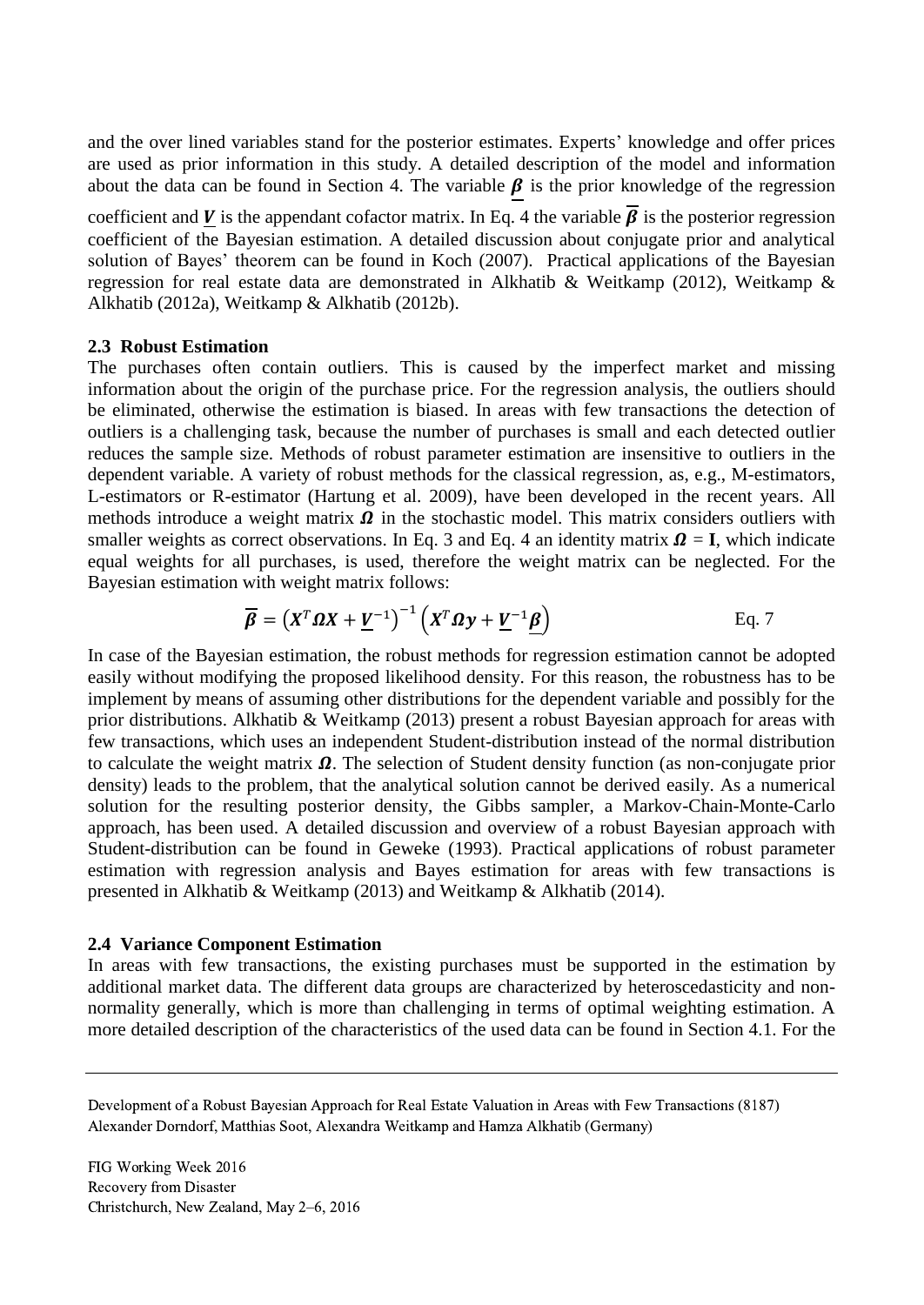combination of heterogeneous data sets, a statistical approach is the VCE. Eq. 4 is expanded as follow:

$$
\overline{\boldsymbol{\beta}} = \left(\frac{1}{\sigma_L^2} \boldsymbol{X}^T \boldsymbol{X} + \frac{1}{\sigma_P^2} \underline{\boldsymbol{V}}^{-1}\right)^{-1} \left(\frac{1}{\sigma_L^2} \boldsymbol{X}^T \boldsymbol{y} + \frac{1}{\sigma_P^2} \underline{\boldsymbol{V}}^{-1} \underline{\boldsymbol{\beta}}\right)
$$
 Eq. 8

The terms  $\sigma_L^2$  and  $\sigma_P^2$  are introduced to consider the different unknown variance unit of Likelihood function and prior-information. In case of more than one type of prior information, each data set has an own variance component. Substituting Eq. 8 into Eq. 9 leads to Eq. 10, which is a general description for arbitrary number of data sets.

<span id="page-4-1"></span>
$$
(\boldsymbol{V})^{-1}\boldsymbol{\beta} = (\boldsymbol{X}^T\boldsymbol{X})(\boldsymbol{X}^T\boldsymbol{X})^{-1}\boldsymbol{X}^T\boldsymbol{y} = \boldsymbol{X}^T\boldsymbol{y}
$$
 Eq. 9

$$
\boldsymbol{\beta} = \left(\frac{1}{\sigma_1^2} \mathbf{X}_1^T \mathbf{X}_1 + \dots + \frac{1}{\sigma_i^2} \mathbf{X}_i^T \mathbf{X}_i\right)^{-1} \left(\frac{1}{\sigma_1^2} \mathbf{X}_1^T \mathbf{y}_1 + \dots + \frac{1}{\sigma_i^2} \mathbf{X}_i^T \mathbf{y}_i\right), \quad i = 1, \dots, k \quad \text{Eq. 10}
$$

Here, the original observations *y* of the prior data are used directly, e.g. offer prices. The variance component  $\sigma_i^2$  of every data set *i* is depend on the magnitude of their variance. A data set with a large variance component decreases the influence of the corresponding data set in the whole estimation process while a small variance component increase its influence. There are different approaches in the literature to optimally estimate the variance components, like Helmert method, maximum likelihood estimation and minimum norm quadratic unbiased estimators. Further information about VCE can be found in Amiri-Simkooei (2007) and Koch & Kusche (2002). The method proposed in this paper is given in Koch & Kusche (2002).

### <span id="page-4-0"></span>**3. Optimal VCE Approach in the multiple Regression Analysis**

#### **3.1 Developed Approach**

In this paper, the focus lies on an optimal weighting approach for the different market data with the VCE. The results of this investigation will be used for the development of a robust Bayesian approach in future works. The VCE is introduced successfully in other geodetic applications, e.g. geopotential determination from satellite data or adjustment of global positioning system network (Koch & Kusche 2002, Yang et al. 2005). A practical example for real estate valuation is presented in Uhde (1982). Here, the variance components depending on the dispersion of purchase prices are estimated in one data set. For the combination of purchase prices, experts' knowledge and offer prices, VCE is not introduced before. Hence, the main aim is to investigate the suitability of VCE for these different data sets. Therefore, in areas with few transactions the challenges lies on the estimation of optimal weights. For this purpose, we assume that data sets are free from any outliers. Hence, [Eq. 10](#page-4-1) can be used directly. The unknown variance components  $\sigma_i^2$  are iteratively estimated by the approach described in Koch & Kusche (2002):

$$
\hat{\sigma}_i^2 = \frac{\hat{\boldsymbol{e}}_i^T \hat{\boldsymbol{e}}_i}{r_i}, \quad i = 1, \dots, k
$$
 Eq. 11

where  $\hat{e}_i$  are the estimated residuals of every data set and *k* denotes the number of data sets. The residual  $\hat{\mathbf{e}}_i$  are estimated by means of the estimated posterior coefficients in the corresponding

Development of a Robust Bayesian Approach for Real Estate Valuation in Areas with Few Transactions (8187) Alexander Dorndorf, Matthias Soot, Alexandra Weitkamp and Hamza Alkhatib (Germany)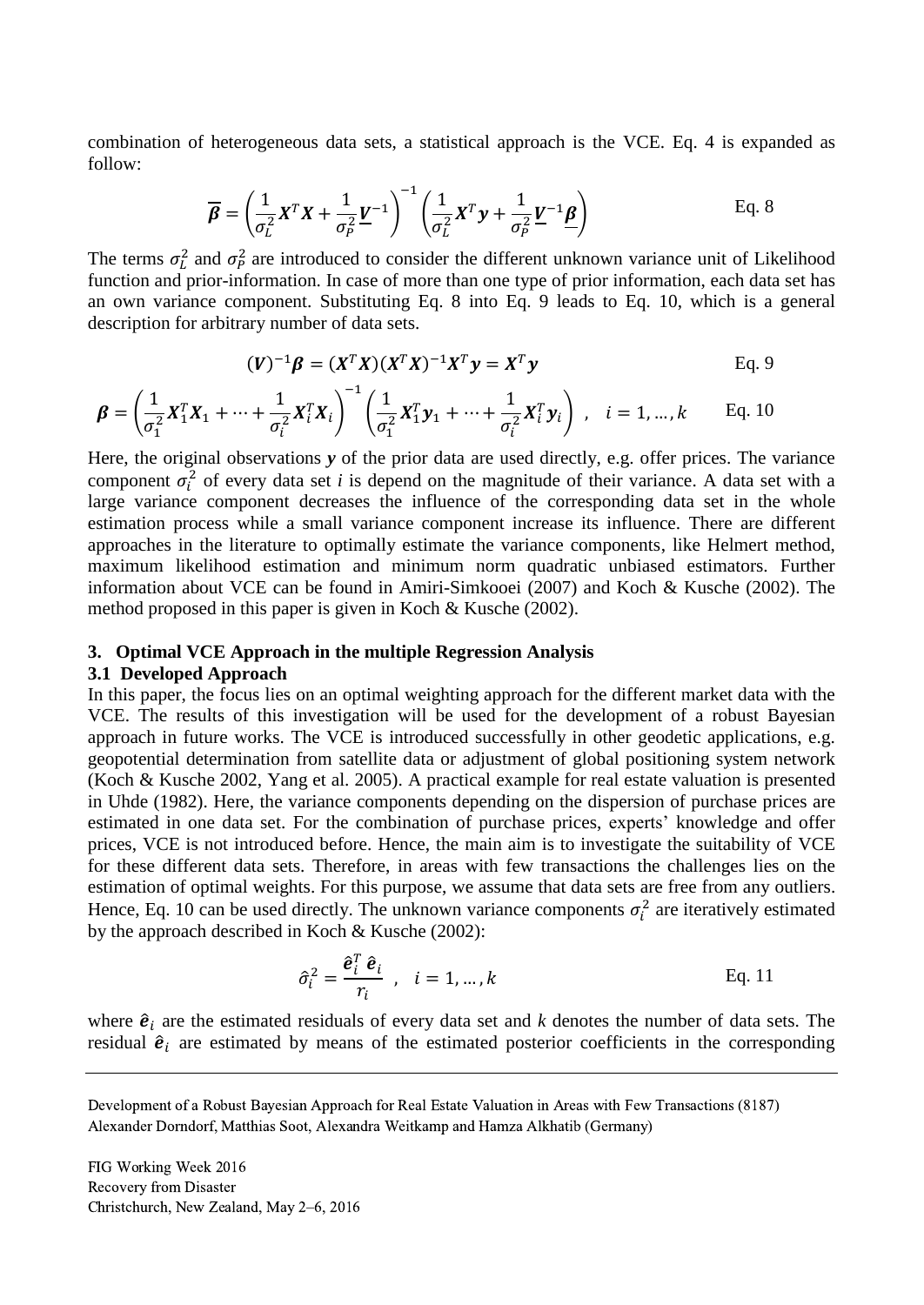iteration step. Thus the estimated posterior  $\hat{\beta}$  are considered in the variance component estimation. The term  $r_i$  denotes the partial redundancy and considers the contribution of one data set to the total estimation with all data sets. Therefore, a data set with a small residual sum of squares and large redundancy significantly affects the result of  $\hat{\beta}$ . On the contrary, a data set with large residual and small redundancy have a small influence on the estimates of coefficients. Detailed derivations can be found in Koch & Kusche (2002).

The investigation of this VCE approach follows in two steps. First, a closed loop simulation is developed to validate the algorithm on a scenario for areas with few transactions. In the second step, the algorithm is validated on the real market. Afterwards, these results are compared to the results of the simulation.

## **3.2 Closed Loop Simulation**

The calculation process of the closed loop simulation is depicted in Figure 1 schematically. As input parameter the independent variables of purchase cases and experts' survey are used. Both, they build the data set  $X$ . Estimated regression coefficient of the considered submarket are used as expected values  $E(\beta)$ . The error model consists of variance, offset and scale factor for every simulated data set. In this study, three data sets are simulated. They include the characteristics of purchases in areas of few transactions, knowledge of experts and offer prices (Section 4 presents a detailed discussion of the used data sets and their errors). Then the expected value of the observation  $E(y)$  is calculated with X and  $E(\beta)$ .



Figure 1: Schematically sequence of the closed loop simulation

All these parameters are initial values for the closed loop simulation. At first, every loop generates *k* random data sets from  $X$ . In the second step, the errors of every data set is generated with Eq. 12

Development of a Robust Bayesian Approach for Real Estate Valuation in Areas with Few Transactions (8187) Alexander Dorndorf, Matthias Soot, Alexandra Weitkamp and Hamza Alkhatib (Germany)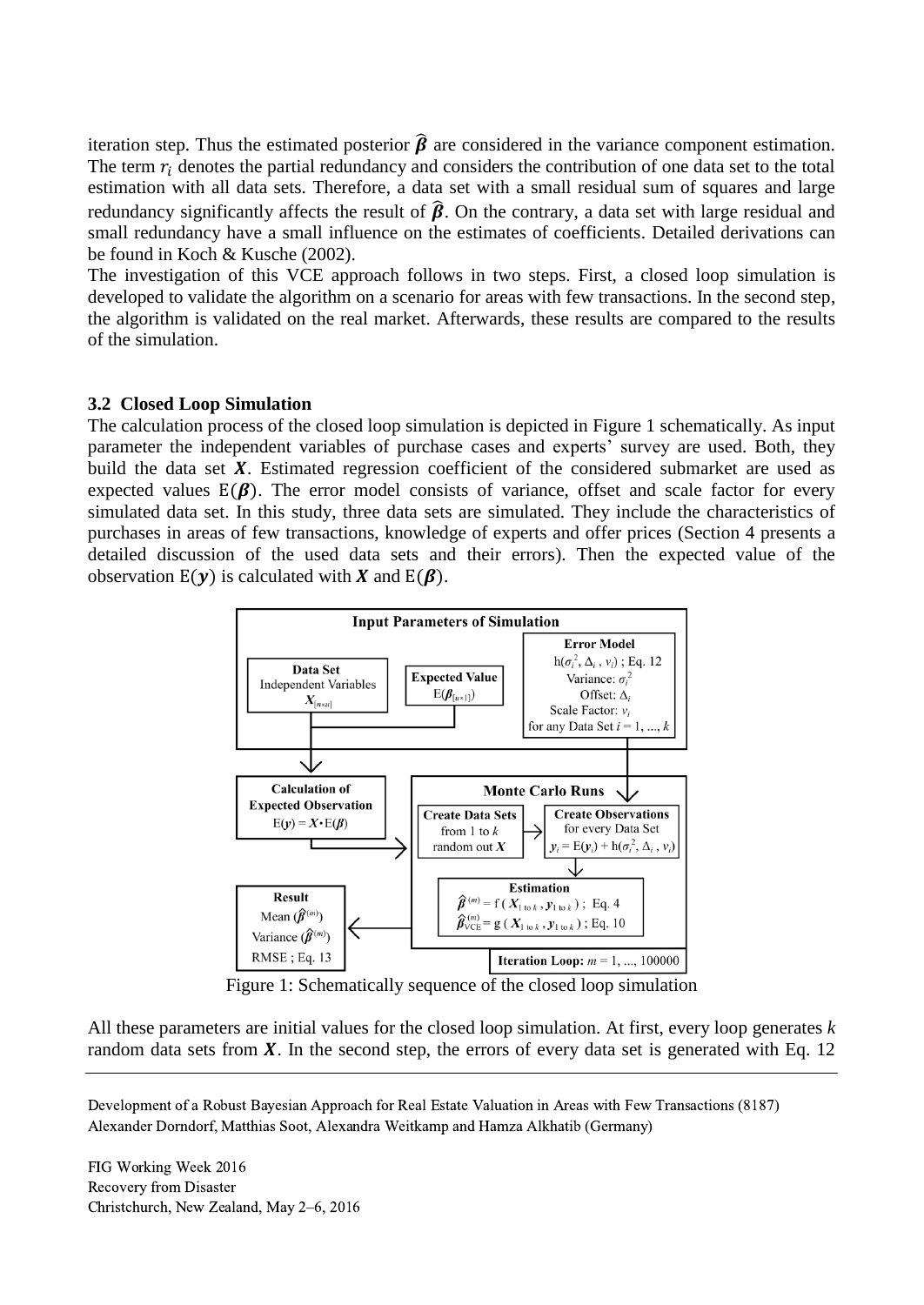and it is added to the expected observations  $E(y_{1\text{ to }k})$ . The variance  $\sigma_{1\text{ to }k}^2$  is used to generate a normal distributed noise  $\kappa$ . This should characterize the heterogeneous dispersion of the data sets. The scale factor  $v_{1 \text{ to } k}$  leads to a percentage increase of the expected observation, thus the observations of a data set are skewed systematically to the other data sets. The offset is a systematic error in a data set and has a direct influence on the coefficient  $\beta_0$ .

$$
h(\sigma_i^2, \Delta_i, v_i) = \mathbb{E}(\mathbf{y}_i) \frac{v_i}{100} + \Delta_i + \kappa \; ; \; \kappa \sim N(0, \sigma_i^2) \quad i = 1, ..., k \quad \text{Eq. 12}
$$

In the third step, the three simulated data sets with the noise observation are used to estimate the coefficients  $\hat{\beta}$  and  $\hat{\beta}_{VCE}$ . The coefficients  $\hat{\beta}$  are determined without VCE, thus, all data sets have the same weights in the estimation. In the case of  $\hat{\beta}_{VCE}$ , the VCE is used in the calculation. These three steps are repeated 100'000 times in the loop. The number of iteration loops determines the precision of the simulation result. Repeats of this simulation show that the different results approximately equal and therefore we fixed the number of iterations to 100'000 iteration loops, which are sufficient for this study. The results of the closed loop simulation include the means and variances of the 2 estimations and their 100'000 repeats. Furthermore, the root-mean-square error (RMSE) is calculated with the predicted observations and the expected observations.

RMSE = 
$$
\sqrt{\frac{1}{n} \Sigma (\hat{\mathbf{y}} - \mathbf{E}(\mathbf{y}))^2}
$$
 Eq. 13

The presented closed loop simulation shall be extended in future researches, e.g. integration of outliers in the error model. Basics and further information about closed loop simulation and Monte Carlo are presented in Saltelli et al. (2008) and Kroese et al. (2011). Alkhatib (2007) demonstrates a practice example for satellite gravity missions.

### <span id="page-6-0"></span>**4. USED DATA SETS**

The data set which is used to validate our approach had been collected in the city of Nienburg (Weser). Nienburg (Weser) is located in the south of Lower Saxony. It is a small city with approximately 50'000 inhabitants. As the functional submarket, we investigated the market of one and two-family houses. We use three different types of data:

- Purchase prices
- Experts' knowledge
- Offer prices

The spatial submarket of Nienburg (Weser) is located in a region with a regular supply and demand situation and an average number of transactions in real estate market of individual housing (single and two-family houses). For this region, good market information exists. For this approach, 242 purchase prices from the official purchase price database are used. This dataset is reduced to simulate a region with few transactions. Random sample of 30 purchase prices out of the 242 prices are generated. A detailed information on different reduction procedures to simulate regions with few purchases can be found in Weitkamp & Alkhatib (2014). The second dataset contains an experts' survey from September 2015. Experts estimate market values for different objects.

Development of a Robust Bayesian Approach for Real Estate Valuation in Areas with Few Transactions (8187) Alexander Dorndorf, Matthias Soot, Alexandra Weitkamp and Hamza Alkhatib (Germany)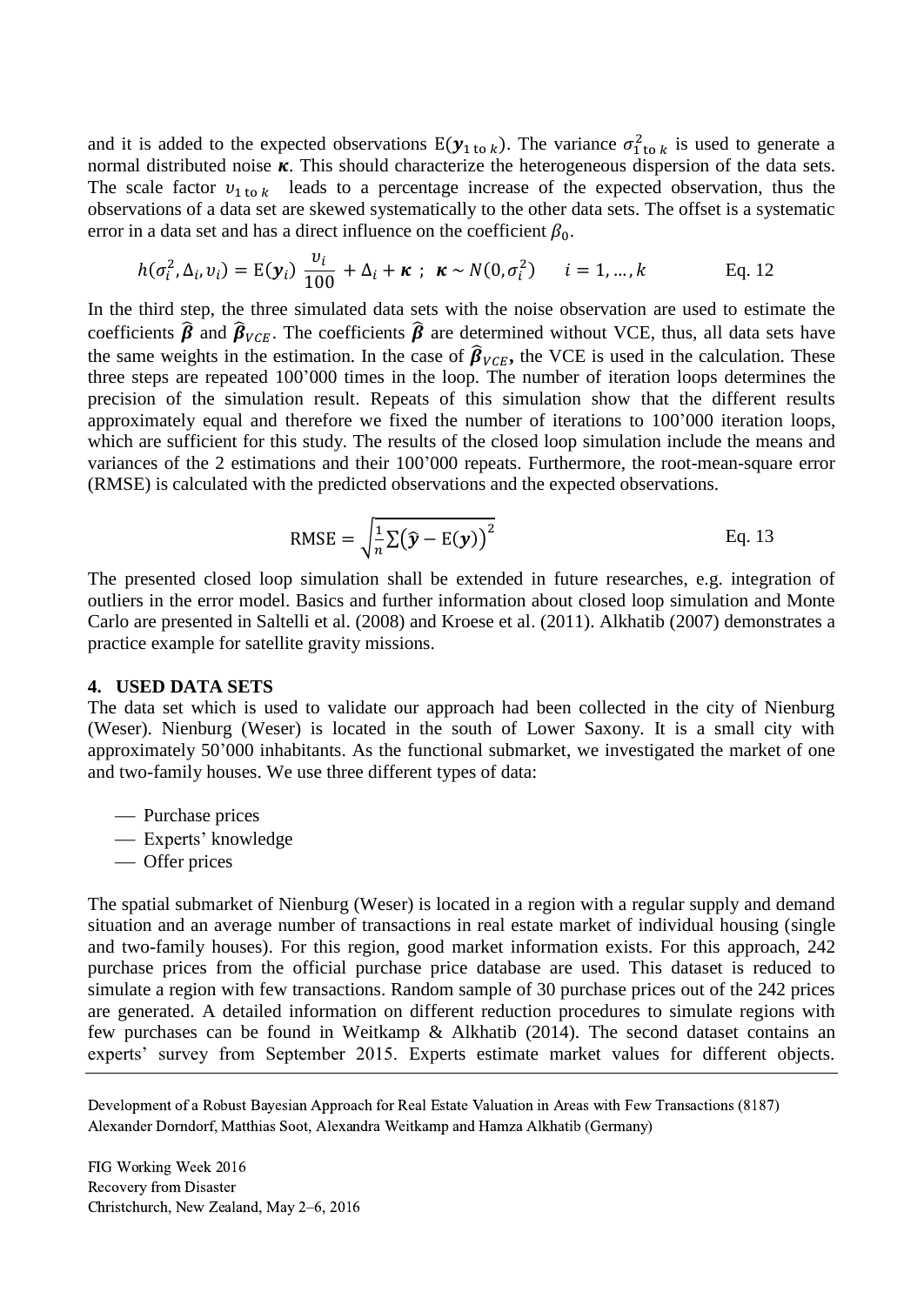Therefrom, 180 pseudo prices were obtained. In this approach, 130 of these pseudo prices are used for fitting the features of the purchase price data set. As third data set, 109 offer prices from a real estate offer portal (immobilienscout24.de) are used from the years between 2011 until 2015.

Detailed information on derivation procedure and first investigation on all three data sets can be found in Soot et al. 2016.

All three data sets were adjusted to the same economic situation (on date: September 2015). For all data sets the information "area of lot" [sq. m], "standard land value" [EUR per sq. m], "construction year" [age – 1946], "living space" [sq. m] and "equipping standard" [without unit] are available. The dependent variable *y* is the "purchase price per square meter living space" in EUR per sq. m.

The multiple linear regression is done after investigation of statistical outliers. We use a Baarda data-snooping algorithm (Baarda 1986) with a limit of 2.5  $\sigma$  for the normalized error. The results of the multiple linear regression are shown in Table 2.

One can see that the result between purchase prices and experts' survey differs significantly in parameters for area of lot, construction year and equipping standard. The estimated parameters for intercept and living space differ widely for offer prices. This can partly be explained with the correlation between parameters. Model depended the equipping standard  $(\beta_5)$  is correlated with the intercept  $(\beta_0)$  (correlation coefficients: offer prices = – 0.8, purchase prices = – 0.7, experts' survey  $=$  – 0.5). As expected for this model, the area of lot and the living space are correlated ( $\approx$  0.5).

|                    | $\beta_0$ |         | $\beta_2$ | $\beta_3$    | $\beta_4$  | $\beta_5$ |
|--------------------|-----------|---------|-----------|--------------|------------|-----------|
|                    | Intercept | Living  | Area of   | Construction | Standard   | Equipping |
|                    |           | space   | lot       | year         | land value | standard  |
| Purchase<br>Prices | 506.65    | $-4.89$ | 0.31      | 15.40        | 3.41       | 110.46    |
| Experts'<br>Survey | 507.28    | $-4.71$ | 0.17      | 9.89         | 3.09       | 221.45    |
| Offer<br>Prices    | 346.91    | $-2.68$ | 0.31      | 11.88        | 3.38       | 135.45    |

Table 2: Results of the multiple linear regression for the three data sets.

The parameter for the equipping standard differs according to the particular data set. This is caused by the poor quality of this variable in the data sets of offer prices and purchase prices. If detailed information about the sold real estate is missing, the equipping standard is set to an average value, even if the real estate is a very well equipped house. Future work will deal with this problem using more information to improve the classification of the real estates in the equipping standard classes. Following the answers of the experts the influence of the equipping standard on the market value is

high. In the data set of the purchase price database as well as of the offer price data set, the influence of the equipping standard is approximately half of experts' opinion. Unlike the information in the databases, the experts can judge about the equipping standard in a very good way. And properly arisen, the equipping standard has a great influence on the market value. Due to the circumstance, that the equipping standard in the database do not vary, no great influence affects the market value.

Development of a Robust Bayesian Approach for Real Estate Valuation in Areas with Few Transactions (8187) Alexander Dorndorf, Matthias Soot, Alexandra Weitkamp and Hamza Alkhatib (Germany)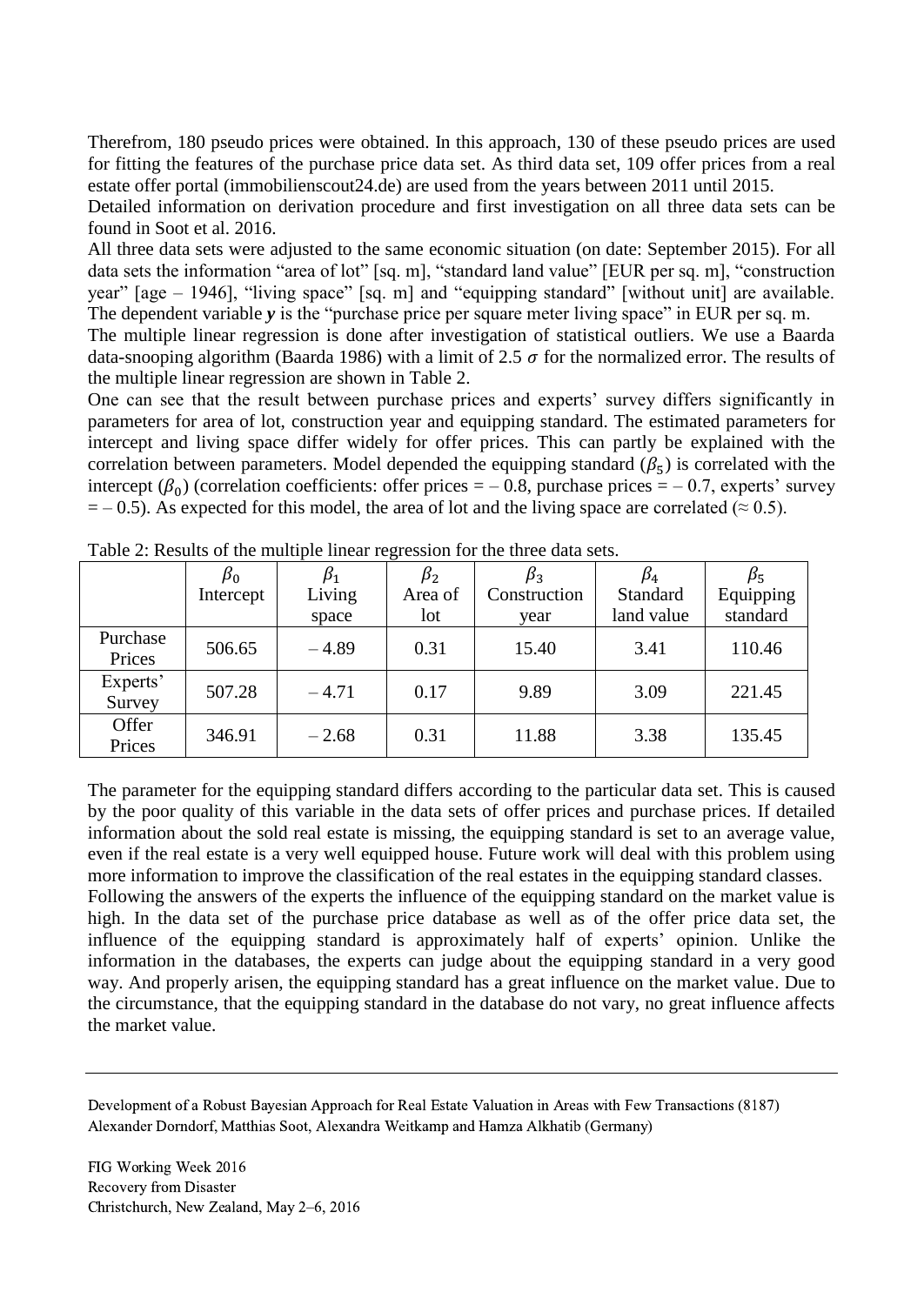## <span id="page-8-1"></span>**4.1 Quality of Different Data Sets**

The precession of the data is derived from the multiple linear regression. The results of the posterior standard deviation from the adjusted parameters are shown in [Table 3.](#page-8-2)

|                        | Posterior $\sigma$ | )ffset | <b>Scale Factor</b> |
|------------------------|--------------------|--------|---------------------|
| <b>Purchase Prices</b> | 198.24             |        | በ %                 |
| Experts' Survey        | 93.85              |        | ገ %                 |
| <b>Offer Prices</b>    | PGG 83             |        | $\frac{0}{6}$       |

<span id="page-8-2"></span>Table 3: Input parameter for the error model of the closed loop simulation.

The information from the experts' survey has the smallest posterior standard deviation. Therefore, it can be concluded that these data fit best to each other. The data set from the purchase price database is still a typical imperfect data set. This is caused by the different influencing parameters on the origin of prices, which are not part of our model.



<span id="page-8-3"></span>Figure 2: Difference between the predicted observations with independent variables from the experts' survey. Blue: Difference between experts' survey and purchase prices. Green: Difference between offer prices and purchase prices.

The largest posterior standard deviation arises from the offer prices, as expected. In this approach, the offset is derived from first analysis on this data set. The data from the real estate platform, which are often posted by real estate agents, are regularly scattering above the market value. A maximum offset of approximately 180 EUR per sq. m living space between offer prices and purchase prices is derived (see [Figure](#page-8-3) 2). This offset decreases for high quality real estates. A systematic modeling of this offset is planned in our next investigations. In this study, the average offset of offer prices is only considered with 80 EUR per sq. m.

From this investigation follows the error model for the closed loop simulation (see Table 3). The decreasing offer prices consider with a scale factor of –15% and the offsets derive from the y–axis. The noise of the different data sets is generated with the posterior standard deviations.

# **5. VALIDATION OF THE APPROACH**

# <span id="page-8-0"></span>**5.1 Closed Loop Simulation**

Development of a Robust Bayesian Approach for Real Estate Valuation in Areas with Few Transactions (8187) Alexander Dorndorf, Matthias Soot, Alexandra Weitkamp and Hamza Alkhatib (Germany)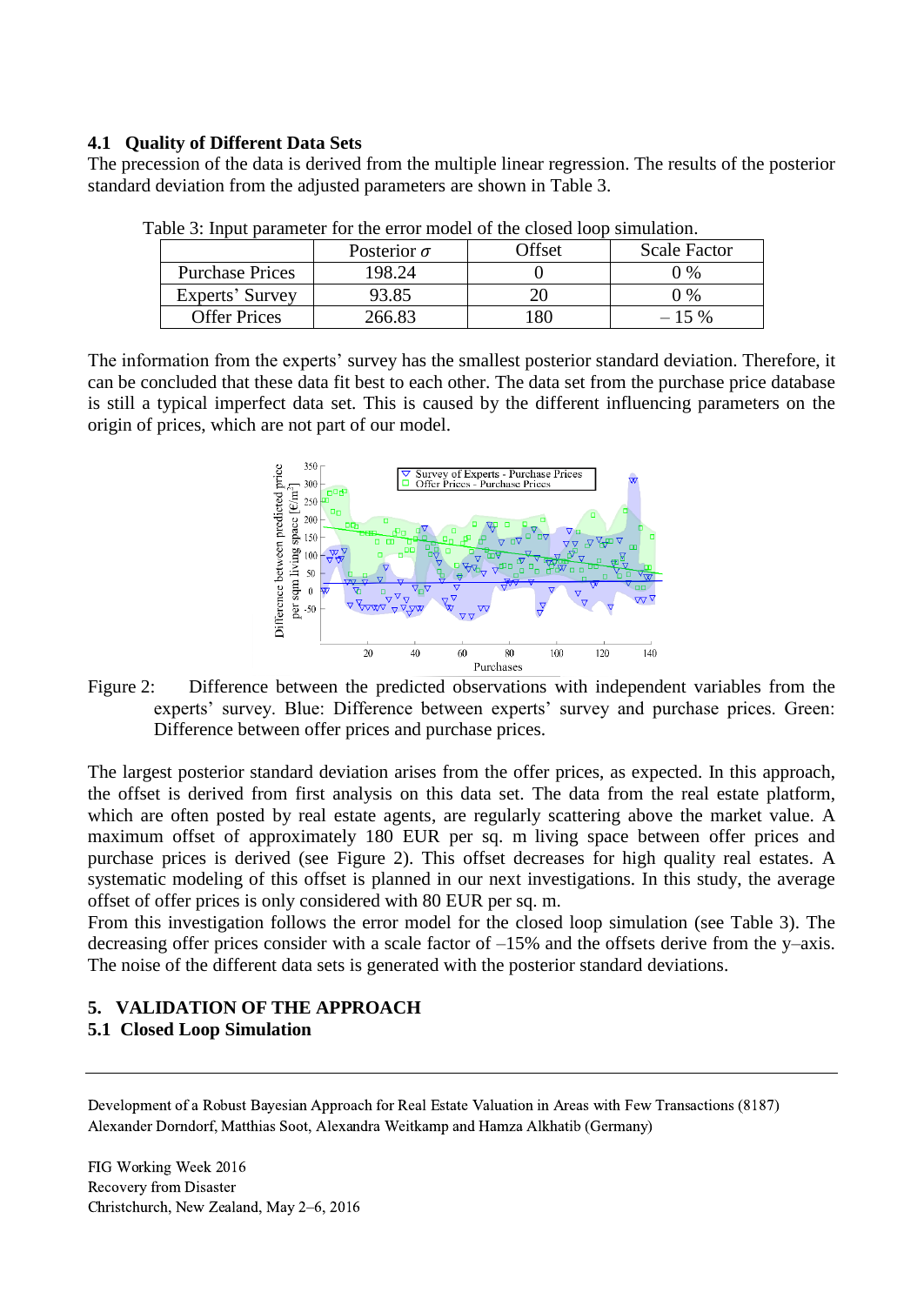The closed loop simulation uses the presented input parameters of Section 4 for the calculation. In [Figure 3,](#page-9-0) the result of the construction year is presented for 100'000 iterations. The classical regression is illustrated in red and the result of VCE is presented in blue. The solid lines represent the mean values of the histogram and the dash lines highlight the 95% confidence interval. The difference between mean values of the construction year is approximately 0.75. Hence, the mean value of regression lies marginal into the 95% confidence interval of the VCE. A significant improvements using VCE approach are almost the narrower confidence interval. The results of the other regression coefficient look very similar.



<span id="page-9-0"></span>Figure 3: Distribution of the estimated construction year for the simulation with 100'000 iterations. Red: Result of the regression. Blue: Result of the VCE.

[Table](#page-9-1) **4** shows an overview for all results of the simulation. The columns "Coefficient Difference to  $E(\beta_i)$ " represent the difference between the mean value of the estimated coefficients and the expected value  $E(\beta)$ ) of the input parameter (from the simulation). Small differences means the estimated coefficients are determined correct. In the columns of "standard deviation  $\sigma$ " the average precision of the regression coefficient is presented. The comparison between these results of classical regression and VCE shows that the results of VCE are always closer to the expected values. This could be recognised in the RMSE, too. The RMSE of VCE is approximately half as large as the RMSE of regression. Additional, the difference of intercept shows that the offset of the experts' survey and the offer prices have an influence with approximately 26 EUR per sq. m for the VCE.

|                                 | <b>Classical Regression</b>         |       | <b>Regression with VCE</b> |               |  |
|---------------------------------|-------------------------------------|-------|----------------------------|---------------|--|
| <b>Parameter</b>                | <b>Coefficient</b><br>$\sigma$ [SD] |       | <b>Coefficient</b>         | $\sigma$ [SD] |  |
|                                 | Difference to $E(\beta_i)$          |       | Difference to $E(\beta_i)$ |               |  |
| $\beta_0$ [Intercept]           | 51.86                               | 75.00 | 26.31                      | 47.67         |  |
| $\beta_1$ [Living Space]        | 0.30                                | 0.40  | 0.06                       | 0.25          |  |
| $\beta_2$ [Area of Lot]         | $-0.02$                             | 0.05  | 0.00                       | 0.03          |  |
| $\beta_3$ [Construction Year]   | $-0.94$                             | 0.60  | $-0.19$                    | 0.38          |  |
| $\beta_4$ [Standard Land Value] | $-0.21$                             | 0.38  | $-0.04$                    | 0.24          |  |

<span id="page-9-1"></span>Table 4: Results of the closed loop simulation with 100'000 iterations.

Development of a Robust Bayesian Approach for Real Estate Valuation in Areas with Few Transactions (8187) Alexander Dorndorf, Matthias Soot, Alexandra Weitkamp and Hamza Alkhatib (Germany)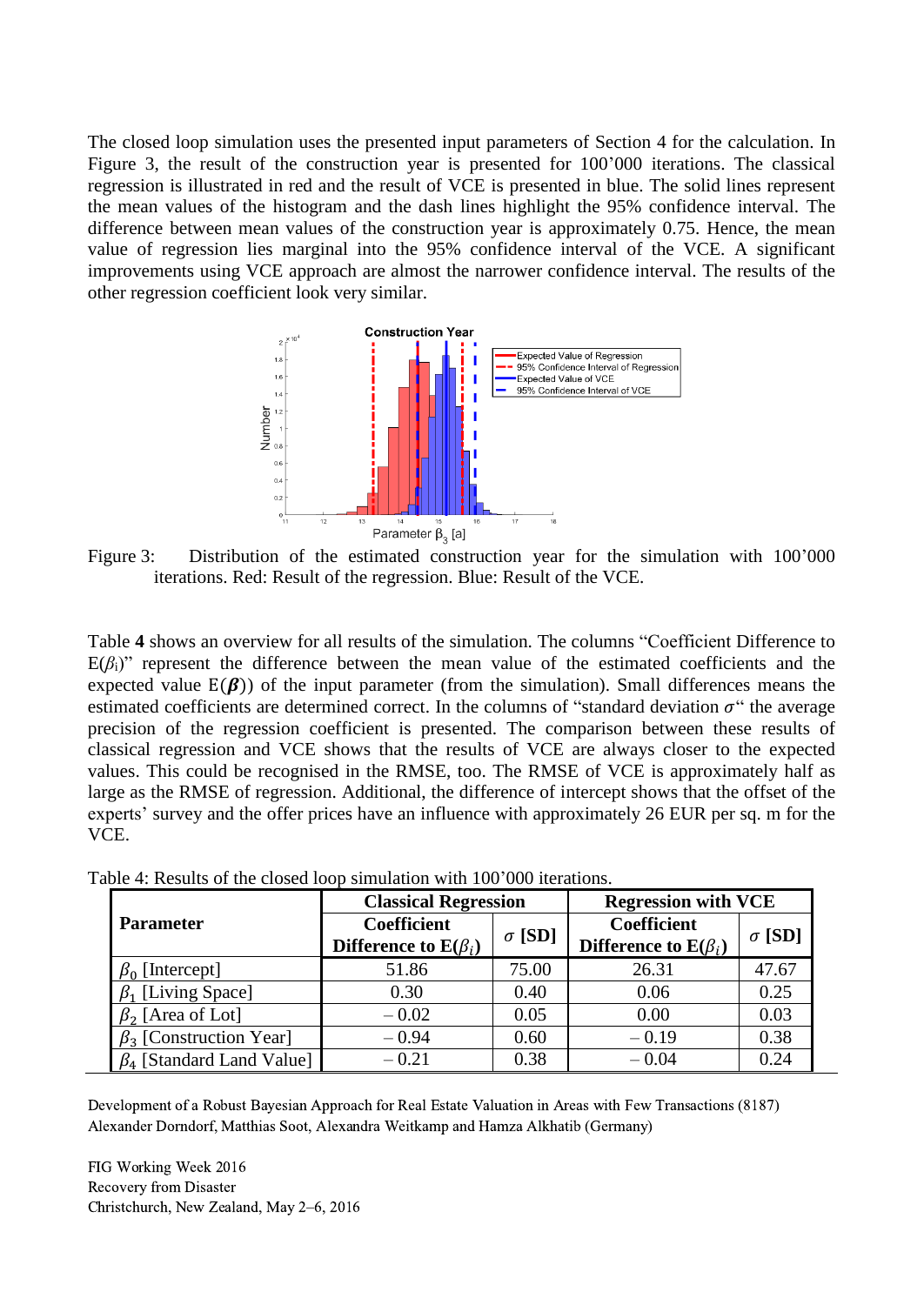| [Equipping Standard]<br>$\beta_5$ | $-6.65$ | $\sqrt{2}$<br>$14.7^{\circ}$ | .40 |  |
|-----------------------------------|---------|------------------------------|-----|--|
|                                   |         |                              |     |  |
| RMSE                              |         |                              | Q   |  |

[Table 5](#page-10-1) presents the average square root of the estimated variance components. In case of classical regression, the posterior standard deviation with 200.26 is approximately equal to the mean of input simulated values  $\sigma$  depicted in Table 3. This result was expected, because every data set has the same influence in the estimation. In the case of VCE the variance results of purchase prices and experts' survey are approximately the same as the input variance components of the error model. Only the offer prices have a greater difference with approximately 17.41 to the input parameter. This results from the scale factor, which distort the offer prices.

<span id="page-10-1"></span>Table 5: Estimated posterior square root of variance components for the closed loop simulation.

|                          | <b>Classical</b>  |                        | <b>Regression with VCE</b> |                     |
|--------------------------|-------------------|------------------------|----------------------------|---------------------|
|                          | <b>Regression</b> | <b>Purchase Prices</b> | <b>Survey</b>              | <b>Offer Prices</b> |
| Posterior $\hat{\sigma}$ | 200.26            | 198.26                 | 94.53                      | 284.24              |

## <span id="page-10-0"></span>**5.2 Real Market Data**

For the investigation of real data, an area with few transactions is simulated. Therefore, the experts' survey and offer prices are combined with 30 random purchase prices. This simulation is repeated 100'000 times. [Figure 4](#page-10-2) presents the result of the parameter intercept and construction year. The confidence intervals of the real market data have a comparable dispersion as in the simulation. In contrast to the close loop simulation, here the difference between the mean values of regression and VCE is larger. The results of the other regression coefficient look very similar, as shown in [Table 6.](#page-11-1)

![](_page_10_Figure_6.jpeg)

<span id="page-10-2"></span>![](_page_10_Figure_7.jpeg)

Development of a Robust Bayesian Approach for Real Estate Valuation in Areas with Few Transactions (8187) Alexander Dorndorf, Matthias Soot, Alexandra Weitkamp and Hamza Alkhatib (Germany)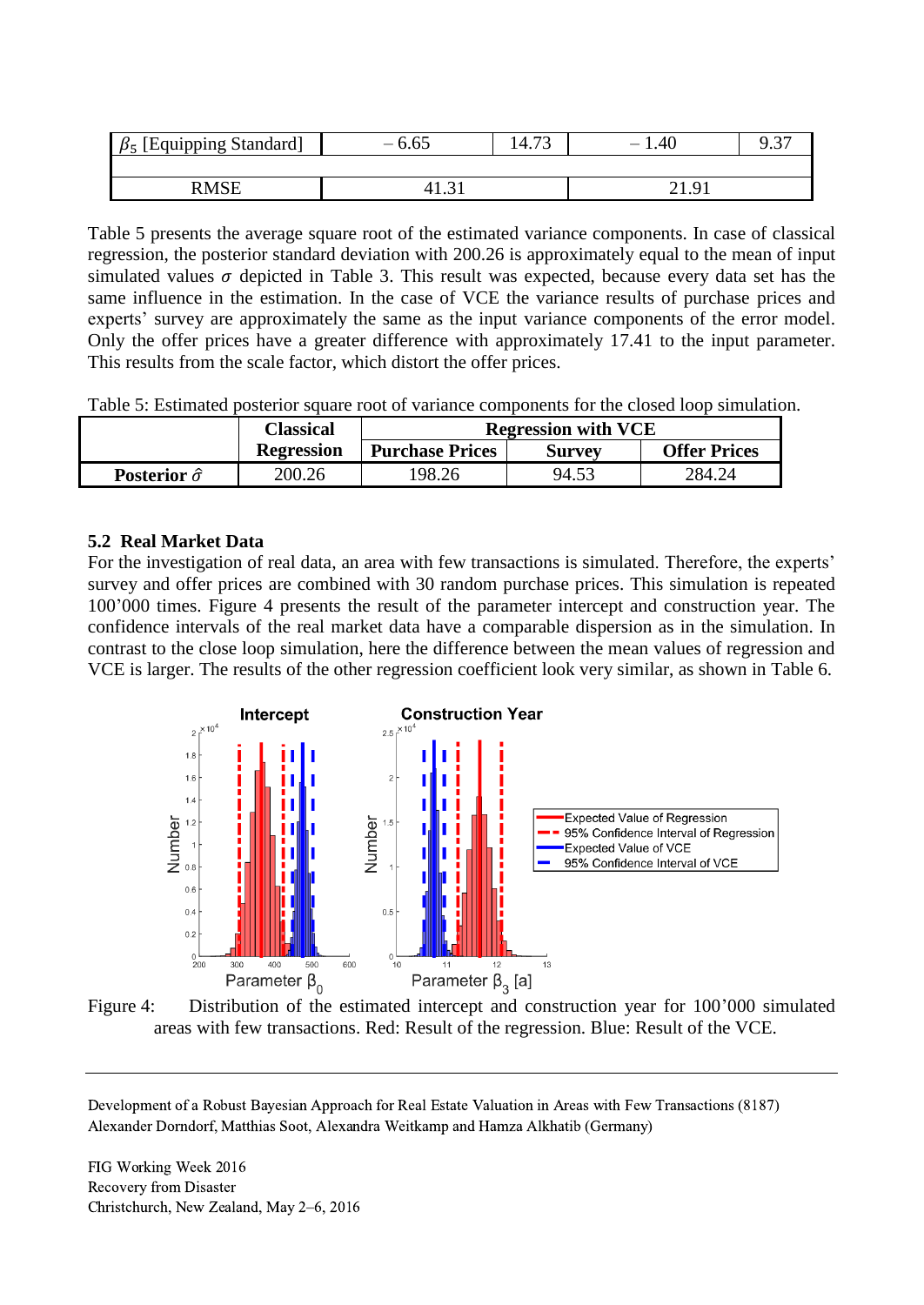The comparison between regression and VCE in areas with few transactions shows, that the parameters of area of lot, construction year and equipping standard as result of the regression are closer to the coefficients of purchase price data set. Intercept, living space and standard land value behave different, however. The coefficients of VCE are closer to the purchase price data set in this case. This is caused by the difference between the coefficients of purchase price data set and experts' survey data set. An explanation could be found in the correlations between the coefficients like discussed in Section 4.

|                                           | <b>Results of</b>                |                             |               | <b>Results of Area with Few Transactions</b> |               |
|-------------------------------------------|----------------------------------|-----------------------------|---------------|----------------------------------------------|---------------|
| <b>Parameter</b>                          | <b>Purchase</b><br><b>Prices</b> | <b>Classical Regression</b> |               | <b>Regression with VCE</b>                   |               |
|                                           | Coefficient                      | <b>Coefficient</b>          | $\sigma$ [SD] | <b>Coefficient</b>                           | $\sigma$ [SD] |
| $\beta_0$ [Intercept]                     | 506.65                           | 365.18                      | 83.02         | 475.30                                       | 54.99         |
| $\beta_1$ [Living Space]                  | $-4.89$                          | $-3.75$                     | 0.40          | $-4.48$                                      | 0.30          |
| $\beta_2$ [Area of Lot]                   | 0.31                             | 0.24                        | 0.05          | 0.19                                         | 0.04          |
| $\beta_3$ [Construction Year]             | 15.40                            | 11.66                       | 0.81          | 10.75                                        | 0.57          |
| $\beta_4$ [Standard Land Value]           | 3.41                             | 3.65                        | 0.41          | 3.40                                         | 0.26          |
| $\beta$ <sub>5</sub> [Equipping Standard] | 110.46                           | 161.13                      | 19.97         | 192.20                                       | 14.07         |

<span id="page-11-1"></span>Table 6: Mean values of the simulated area with few transactions with 100'000 iterations.

The estimated variance components are presented in [Table 7.](#page-11-2) For the regression, the posterior  $\hat{\sigma}$ with 198.72 is equivalent to the result of simulation with 200.26 (see [Table 5\)](#page-10-1). In the case of VCE, the  $\hat{\sigma}$  of purchase data set is larger than the estimated value in the simulation and thus, it is larger than the variance in the original data sets. As an explanation for this effect, we assume that the simulated purchase data set are homogeneous as in the reality, more detailed research would done in a future work. The variance component of experts' survey with 95.89 is approximately the same as in the original data set with 93.85 (see [Table 3\)](#page-8-2). Furthermore, the posterior  $\hat{\sigma}$  of VCE shows the consideration of each data set in the estimation. The experts' survey considers more than the other two data sets in the estimation. This result reflects the regression coefficient in [Table 6.](#page-11-1)

<span id="page-11-2"></span>Table 7: Estimated posterior square root of variance components for the area with few transactions.

|                          | Classical         |                        | <b>Regression with VCE</b> |                     |
|--------------------------|-------------------|------------------------|----------------------------|---------------------|
|                          | <b>Regression</b> | <b>Purchase Prices</b> | <b>Survey</b>              | <b>Offer Prices</b> |
| Posterior $\hat{\sigma}$ | 198.72            | 217.91                 | 95.89                      | 278.44              |

### <span id="page-11-0"></span>**6. CONCLUSION AND OUTLOOK**

The results of VCE in the close loop simulations show that the offset in the error model has a small influence on the intercept. Furthermore, the VCE considers the influence of the scale factor with a larger variance component. Hence, the simulation demonstrates that low systematic errors between the data sets lead to acceptable expected values of regression coefficients for the real estate valuation. The comparison of the simulation results with the real data results shows, that in future,

Development of a Robust Bayesian Approach for Real Estate Valuation in Areas with Few Transactions (8187) Alexander Dorndorf, Matthias Soot, Alexandra Weitkamp and Hamza Alkhatib (Germany)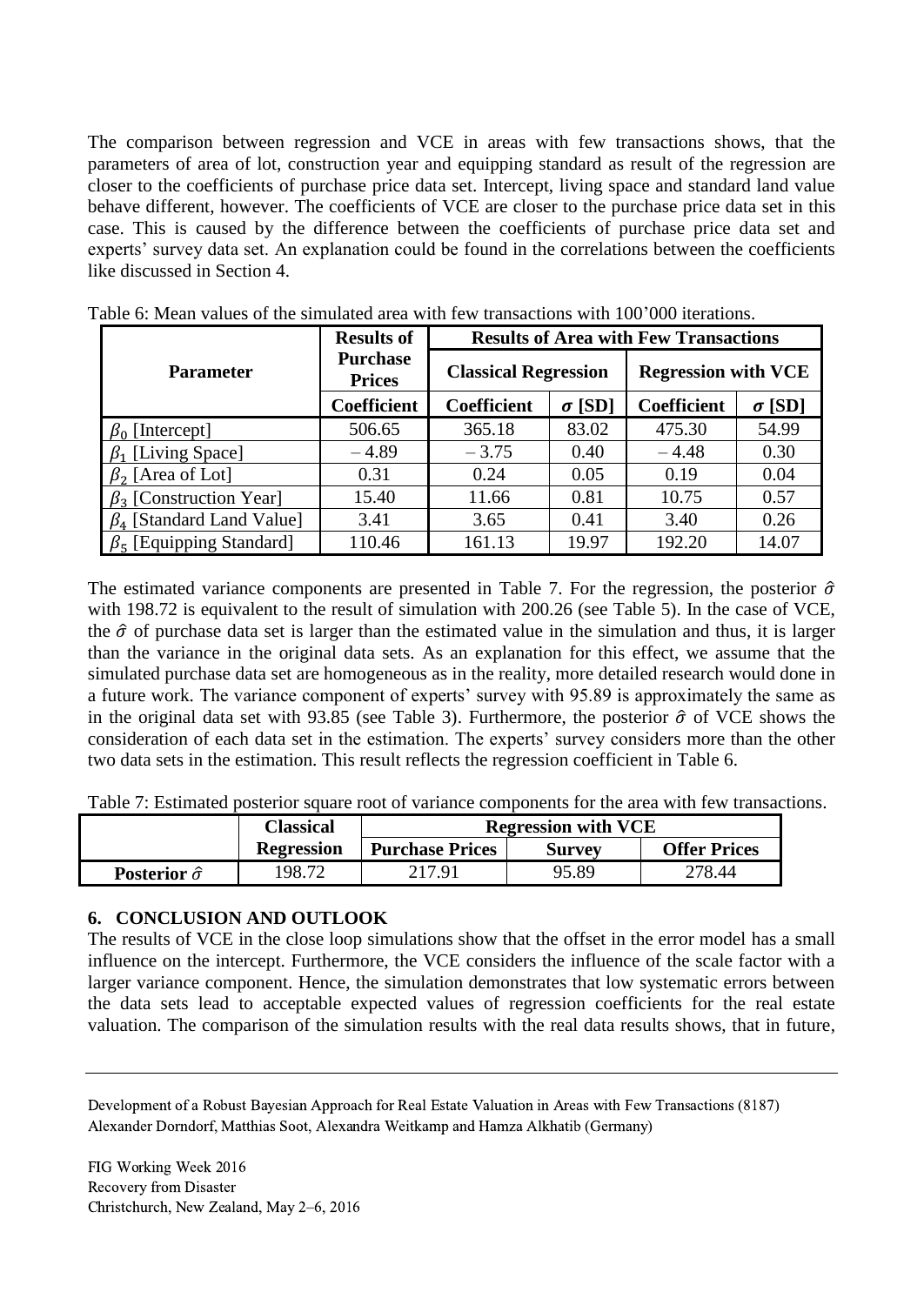the simulation requires an improved error model. This should be allow to reproduce a larger inhomogeneity of data sets.

The investigation with the real data demonstrates a differentiated result in comparison of regression and VCE. Comparing the three coefficients, the ones of regression are closer to the purchase coefficients and the ones of VCE are closer to the ones of purchases in the other three. This depends on the regression coefficients of the experts' survey. The area of lot, the construction year and the equipping standard of survey are too different to the coefficient of purchase prices. Possible reasons for this effect are discussed in Section 4. In future, the experts' survey requires objects as base for the appraisal, which better represent the real data distribution in these three dependent variables.

Overall, this first investigation shows a high potential of VCE in contrast to an equal weighting of all data sets. The VCE correctly identifies the precision of the different data sets. A huge systematic price offset between the different data sets cannot be considered by the VCE. Therefore, the data sets have to be adjusted to each other in future investigations. The use of offer prices enables the integration of inhomogeneity of the real market in the estimation, which the experts' survey data set cannot represent. That means, in case of estimating without offer prices would be equally to the coefficient of the experts' survey. In this case, the coefficients of area of lot, construction year and equipping standard will cause larger differences to the purchase price coefficients.

The next studies should be focused on the optimisation of the VCE approach for real estate valuation. Therefore, this approach should be applied in other submarkets to analyse the general suitability for areas with few transactions. In a second step, the VCE approach should be integrated in a robust Bayesian approach.

### **Acknowledgement**

The investigations published in this article are granted by the DFG (German Research Foundation) under the sign <60451047>. The authors cordially thank the funding Agency. Besides, we thank the surveying administration of Lower Saxony and especially the experts' committee of Nienburg for the provided data and the participation in the survey.

#### **REFERENCES**

- Alkhatib, H. (2007). On Monte Carlo methods with applications to the current satellite gravity missions. PhD thesis, Hochschulschriftenserver der ULB Bonn, http://hss.ulb.uni-bonn.de/diss online, Bonn.
- Alkhatib, H. & Weitkamp, A. (2012). Bayesischer Ansatz zur Integration von Expertenwissen in die Immobilienbewertung, Teil 1. ZfV, 137(02), pp. 93–102.
- Alkhatib, H. & Weitkamp, A. (2013): Robust Bayesian Regression Approach for Areas with Small Numbers of Purchases. In: Royal Institution of Chartered Surveyors (Ed.): Proceedings of COBRA Conference, New Delhi 2013.
- Amiri-Simkooei, A.R. (2007). Least-squares variance component estimation: theory and GPS applications. PhD thesis, Delft University of Technology, Publication on Geodesy, 64, Netherlands Geodetic Commission, Delft, The Netherlands.

Development of a Robust Bayesian Approach for Real Estate Valuation in Areas with Few Transactions (8187) Alexander Dorndorf, Matthias Soot, Alexandra Weitkamp and Hamza Alkhatib (Germany)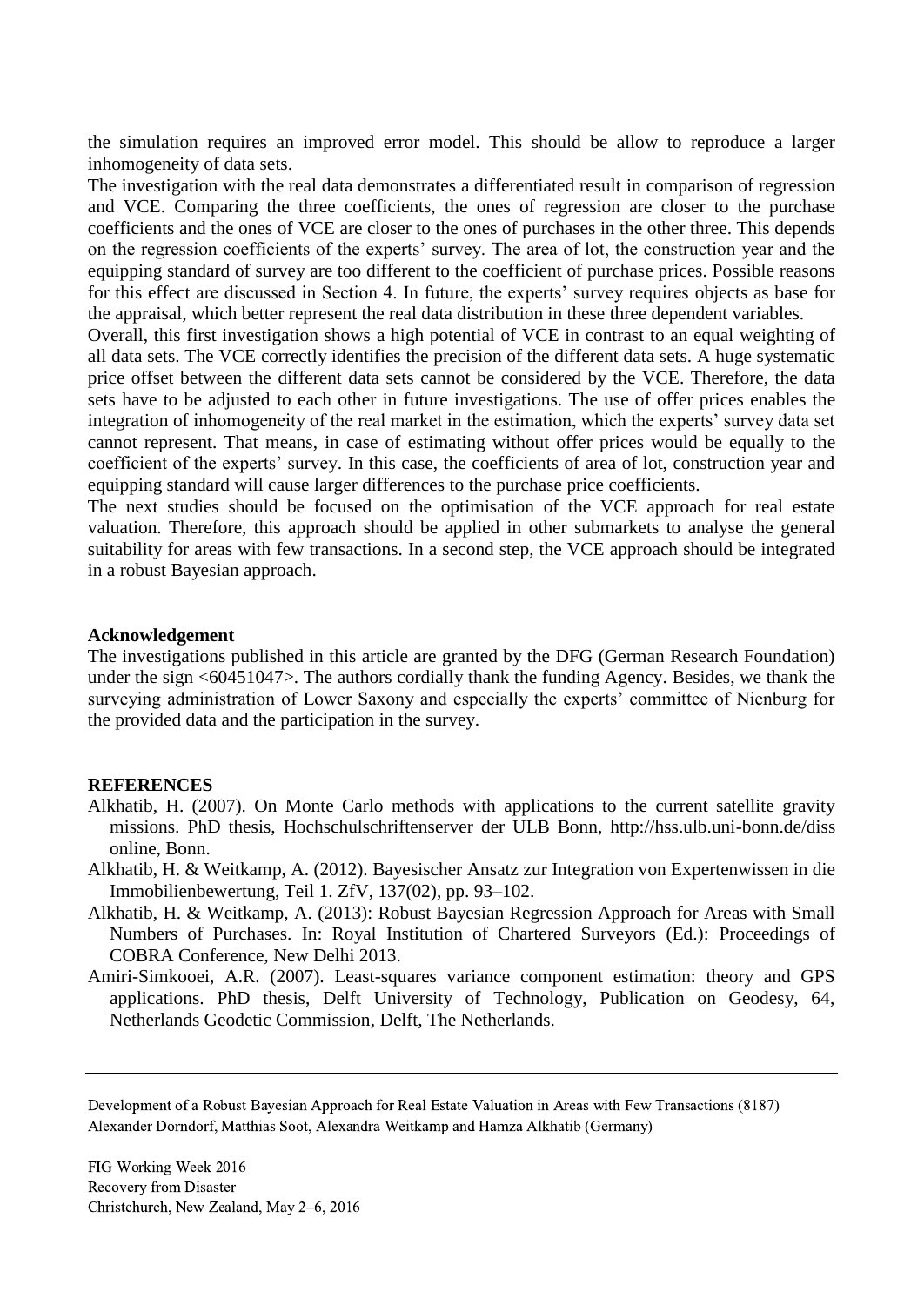- Baarda W., 1968. A testing procedure for use in geodetic networks. PhD thesis, Delft University of Technology, Publications on Geodesy, 2(5), Netherlands Geodetic Commission, Delft, The Netherlands.
- Fahrmeir, L., Kneib, T. & Lang, S. (2009). Regression: Modelle, Methoden und Anwendungen (2nd ed.). Heidelberg: Springer.
- Geweke, J. (1993). Bayesian Treatment of the Independent Student-t Linear Model. Journal of Applied Econometrics (8): 19–40.
- Hartung, J., Elpelt, B. and Klösener, K.-H. (2009). Statistik: Lehr- und Handbuch der angewandten Statistik; [mit zahlreichen durchgerechneten Beispielen], 15th edn. München: Oldenbourg.
- Kleiber, W., Fischer, R., & Werling, U. (2014). Verkehrswertermittlung von Grundstücken: Kommentar und Handbuch zur Ermittlung von Marktwerten (Verkehrswerten) und Beleihungswerten sowie zur steuerlichen Bewertung unter Berücksichtigung der ImmoWertV (7., vollst. neu bearb. Aufl.). Köln: Bundesanzeiger Verlag
- Kacker, R. & Jones, A. (2003). On use of Bayesian statistics to make the Guide to the Expression of Uncertainty in Measurement consistent. Metrologia, 40: 235–48.
- Koch, K.-R. (1997). Parameterschätzung und Hypothesentests in linearen Modellen. 3. Auflalge, Dümmler, Bonn.
- Koch, K.-R. (2007). Introduction to Bayesian Statistics. 2. Edition, Heidelberg: Springer-Verlag Berlin.
- Koch, K.-R. & Kusche, J. (2002). Regularization of geopotential determination from satellite data by variance components. Journal of Geodesy (2002) 76: 259–268
- Kroese, D.P., Taimre, T. & Botev. Z. (2011). Handbook of Monte Carlo Methods. Published by John Wiley & Sons, Inc., Hoboken, New Jersey.
- Pelzer, H. (1978). Ein indirektes Vergleichswertverfahren unter Anwendung statistischer Methoden, ZfV 6/1978, pp. 245–254.
- Reuter, F. (2006). Zur Ermittlung von Bodenwerten in kaufpreisarmen Lagen. Flächenmanagement und Bodenordnung, 68(3), pp. 97–107.
- Saltelli, A., Ratto, M., Andres, T., Campolongo, F., Cariboni, J. Gatelli, D., Saisana, M. & Tarantola, S. (2008). Global Sensitivity Analysis. The Primer. John Wiley & Sons Ltd, The Atrium, Southern Gate, Chichester, West Sussex PO19 8SQ, England.
- Soot, M., Weitkamp, A., Alkhatib, H., Dorndorf, A. & Jeschke, A. (2016). Analysis on Different Market Data for Real Estate Valuation – Investigations on German Real Estate Market. FIG Working Week 2016, Christchurch, New Zealand.
- Uhde, C. (1982). Mathematische Modelle zur Analyse von Grundstücksmärkten. PhD thesis, Technische Universität Hannover, Hannover.
- Urban, D. & Mayerl, J. (2011). Regressionsanalyse: Theorie, Technik und Anwendung. 4. Auflage . VS Verlag für Sozialwissenschaften, Springer Fachmedien Wiesbaden GmbH
- Weitkamp, A. & Alkhatib, H. (2012a). Bayesischer Ansatz zur Integration von Expertenwissen in die Immobilienbewertung, Teil 2. ZfV, 137(02), pp. 103–114.
- Weitkamp, A. & Alkhatib, H. (2012b). The Bayesian approach in the valuation a strategy to handle markets with low purchasing prices?. In: FIG Working Week 2012, Rome, Italy.

Development of a Robust Bayesian Approach for Real Estate Valuation in Areas with Few Transactions (8187) Alexander Dorndorf, Matthias Soot, Alexandra Weitkamp and Hamza Alkhatib (Germany)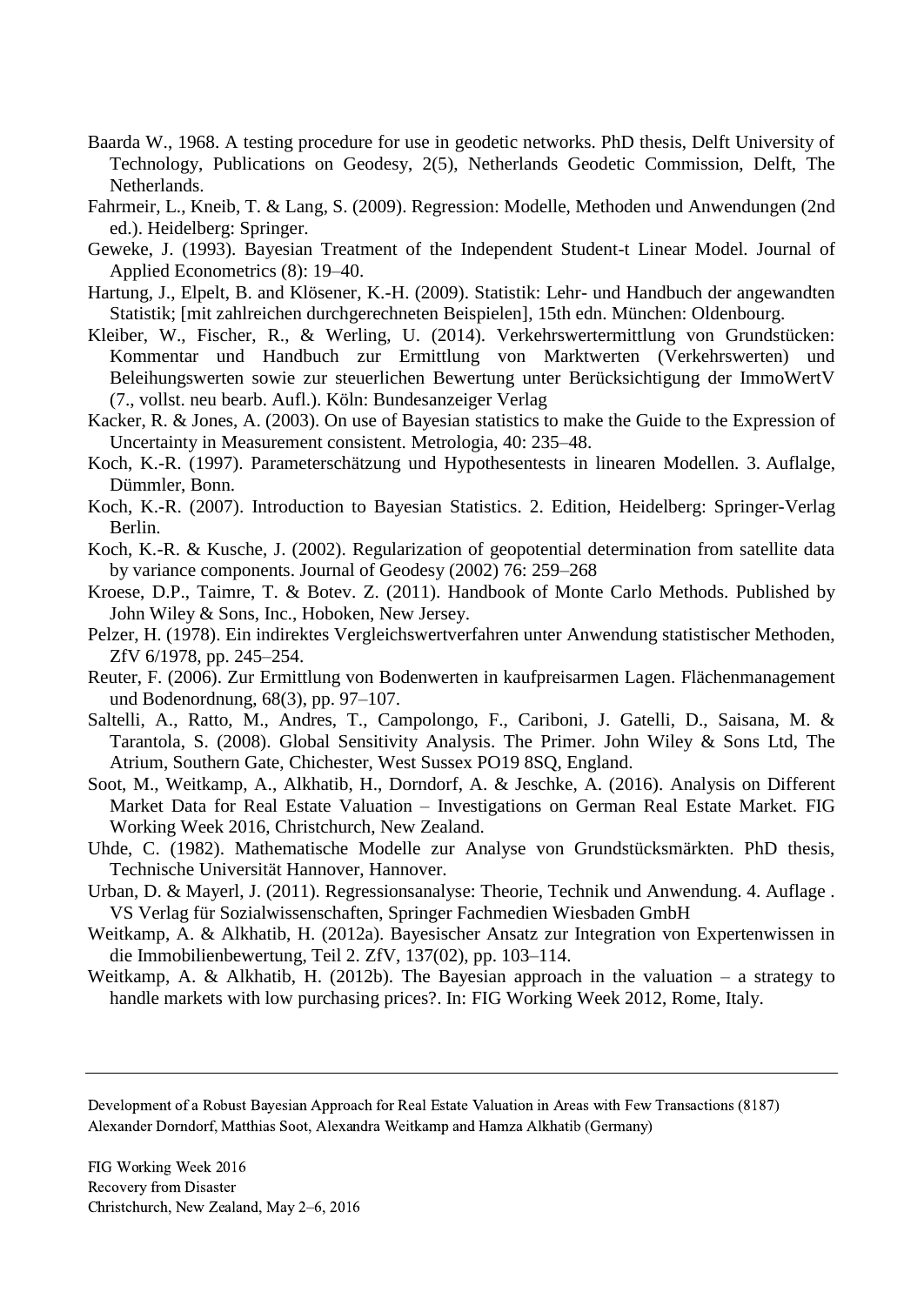- Weitkamp, A. & Alkhatib, H. (2014). Die Bewertung kaufpreisarmer Lagen mit multivariaten statistischen Verfahren: Möglichkeiten und Grenzen robuster Methoden bei der Auswertung weniger Kauffälle. AVN (Allgemeine Vermessungs-Nachrichten), 121(01), pp. 3–12.
- Yang, Y., Xu, T., Song L. (2005) Robust Estimation of Variance Components with Application in Global Positioning System Network Adjustment. J. Surv. Eng. 131(4):107-112.
- Ziegenbein, W. (1977). Zur Anwendung multivarianter Verfahren der mathematischen Statistik in der Grundstückswertermittlung. PhD thesis, Technische Universität Hannover, Hannover.
- Ziegenbein, W. (2010). Immobilienwertermittlung. In: Kummer, K.; Frankenberger, J. (Hrsg.): Das deutsche Vermessungs- und Geoinformationswesen 2010, 421-468.

### **BIOGRAPHICAL NOTES**

Alexander **Dorndorf** received his Master of Science in "Geodesy and Geoinformatics" at the Leibniz Universitaet Hannover in 2014. Since then he has been at the Geodetic Institute at the Leibniz Universitaet of Hannover. His main research interests are: Bayesian Statistics, Monte Carlo Simulation and modelling of measurement uncertainty.

Matthias **Soot** received his Master of Science (M.Sc.) in Geodesy at the Technical University of Dresden in 2014. For half a year, he worked as a valuation expert in free economy. Since March 2015, he is working at the Geodetic Institute of the Technical University of Dresden at Chair of Land Management. His research focus is on statistical analysis of different market information and development of purchasing price databases.

Dr. Hamza **Alkhatib** received his Dipl.-Ing. in Geodesy and Geoinformatics at the University of Karlsruhe in 2001 and his Ph.D. in Geodesy and Geoinformatics at the University of Bonn in 2007. Since 2007 he has been postdoctoral fellow at the Geodetic Institute at the Leibniz Universitaet Hannover. His main research interests are: Bayesian Statistics, Monte Carlo Simulation, Modeling of Measurement Uncertainty, Filtering and Prediction in State Space Models, and Gravity Field Recovery via Satellite Geodesy.

Prof. Dr.-Ing. Alexandra **Weitkamp** received her diploma (Dipl.-Ing.) in Geodesy at the University of Hannover in 1999. She passed the highest level state certification as "Graduate Civil Servant for Surveying and Real Estates" in Lower Saxony in 2001. After two-year experience at Bayer AG, she returns to Leibniz Universitaet Hannover. In 2008, she received her Ph.D. in "Geodesy and Geoinformatics" at the University of Bonn. Until 2014, she has been postdoctoral fellow at the Geodetic Institute at the Leibniz Universitaet Hannover. In October 2014, she became Chair of Land Management at Technical University of Dresden. Her main research interests are: adaption of innovative evaluation methods for valuation, stakeholders behavior in rural and urban development, and decision-making methods.

Development of a Robust Bayesian Approach for Real Estate Valuation in Areas with Few Transactions (8187) Alexander Dorndorf, Matthias Soot, Alexandra Weitkamp and Hamza Alkhatib (Germany)